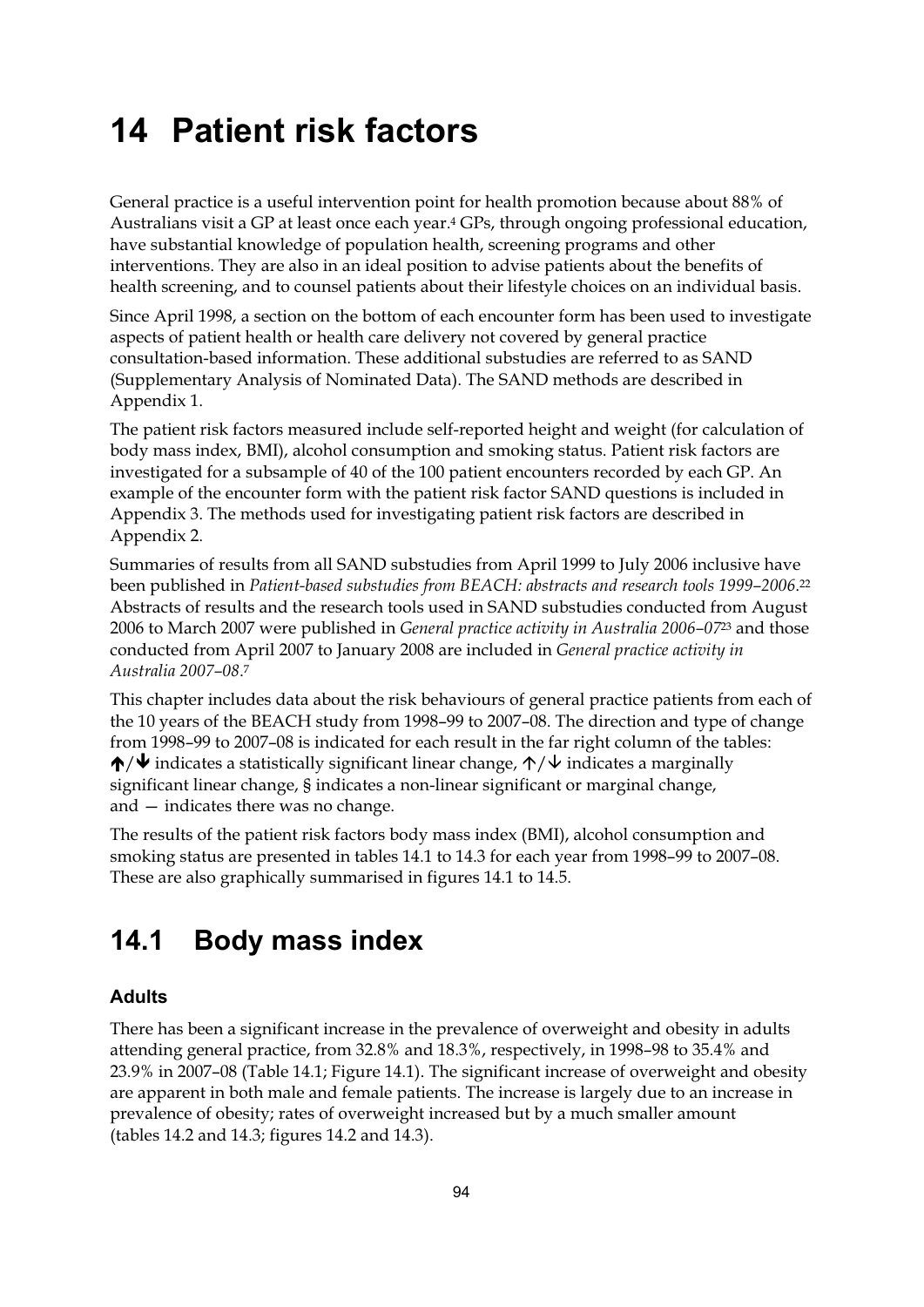#### **Children**

In contrast, the rates of overweight and obesity in children aged 2–17 years have remained static over from 1998–99 to 2007–08, with about 11% of children being obese and about 17% overweight (Table 14.1).





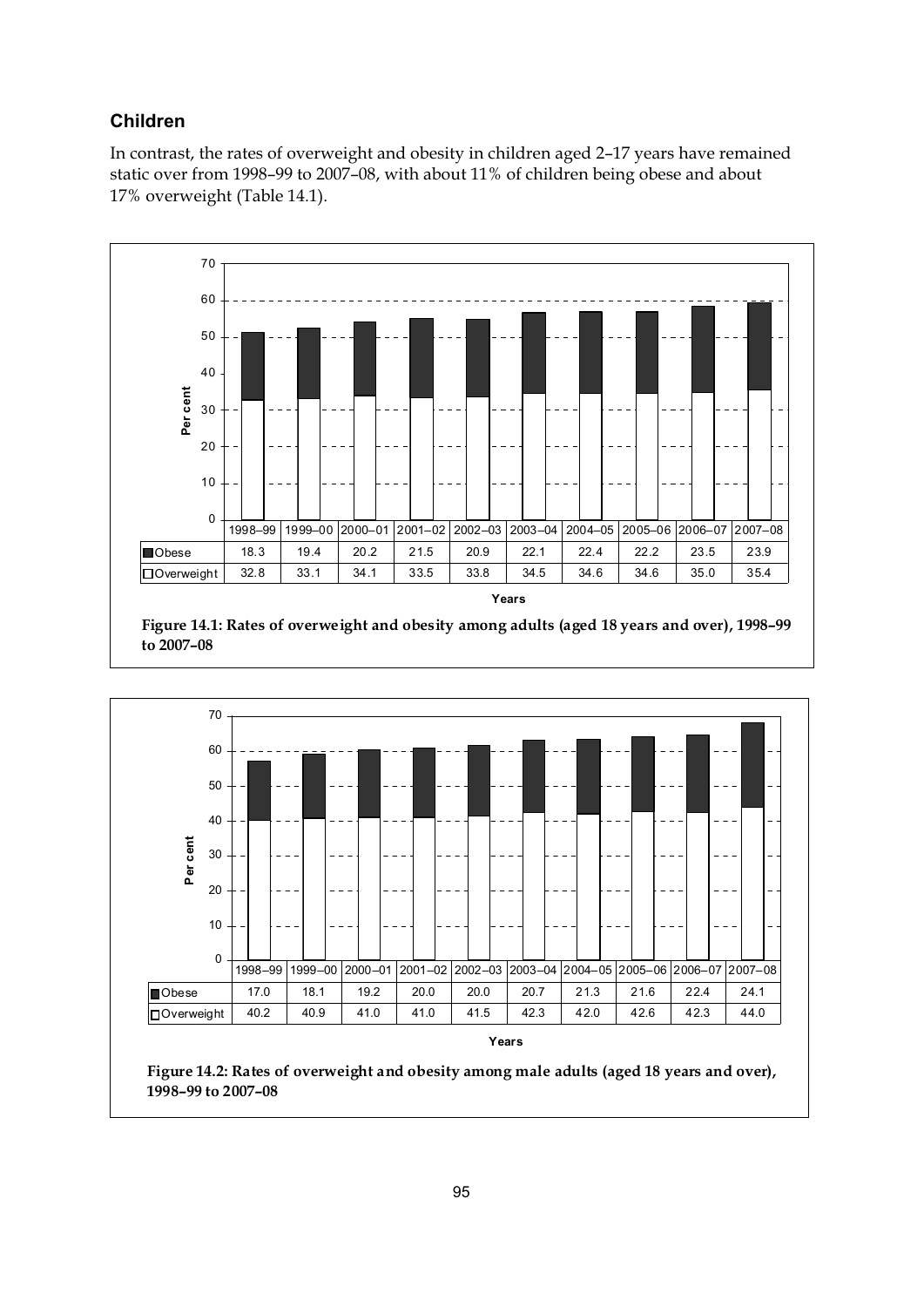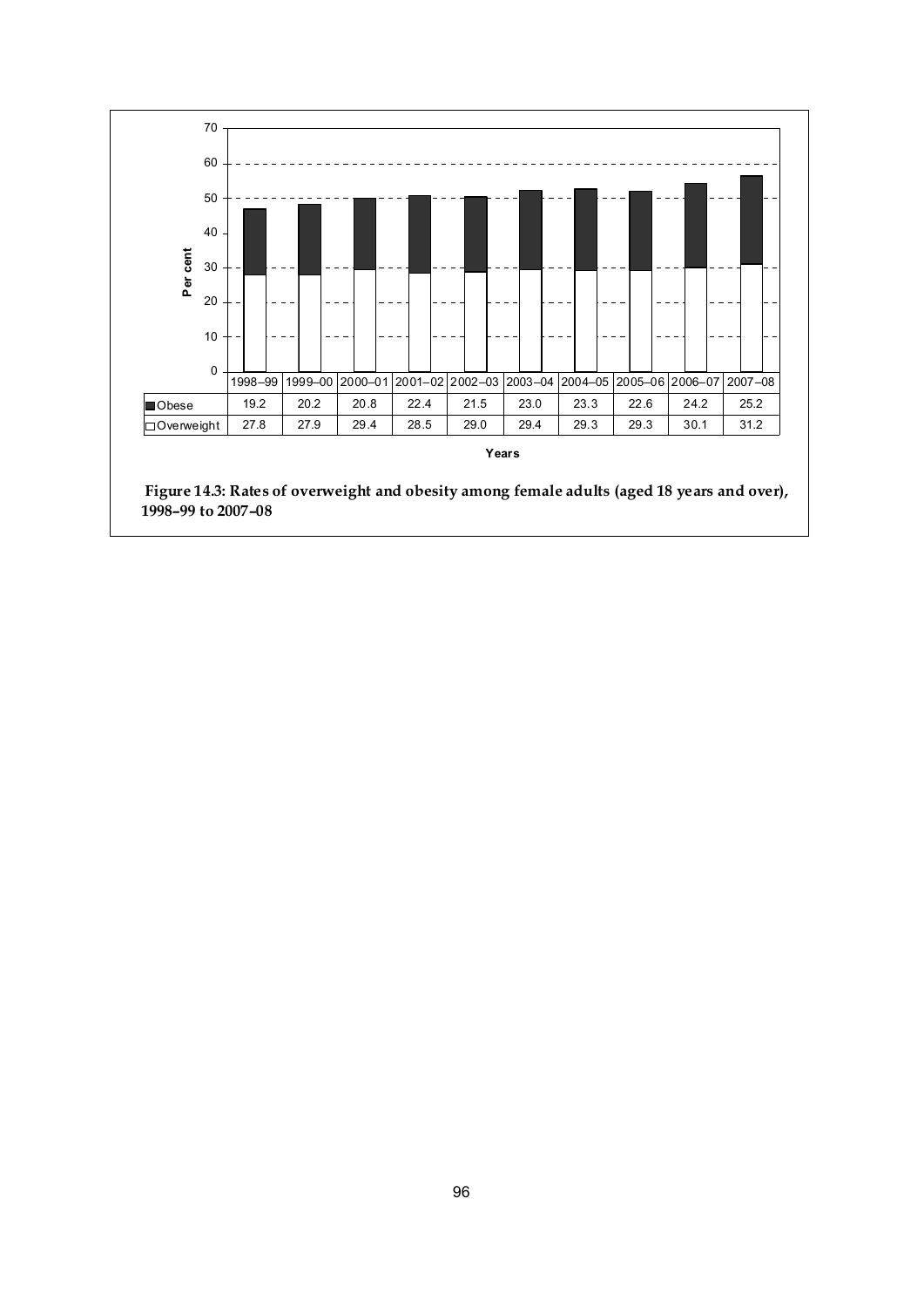### **14.2 Smoking**

There has been a significant decrease in the rates of current daily and occasional smoking in all adults aged 18 years and over, from 19.2% and 5.6%, respectively, in 1998–99 to 16.5% and 2.9% in 2007–08 (Table 14.1). This decrease was apparent in both male and female patients (tables 14.2 and 14.3; Figure 14.4).



**Figure 14.4: Rates of daily smoking among adults (aged 18 years and over), 1998–99 to 2007–08**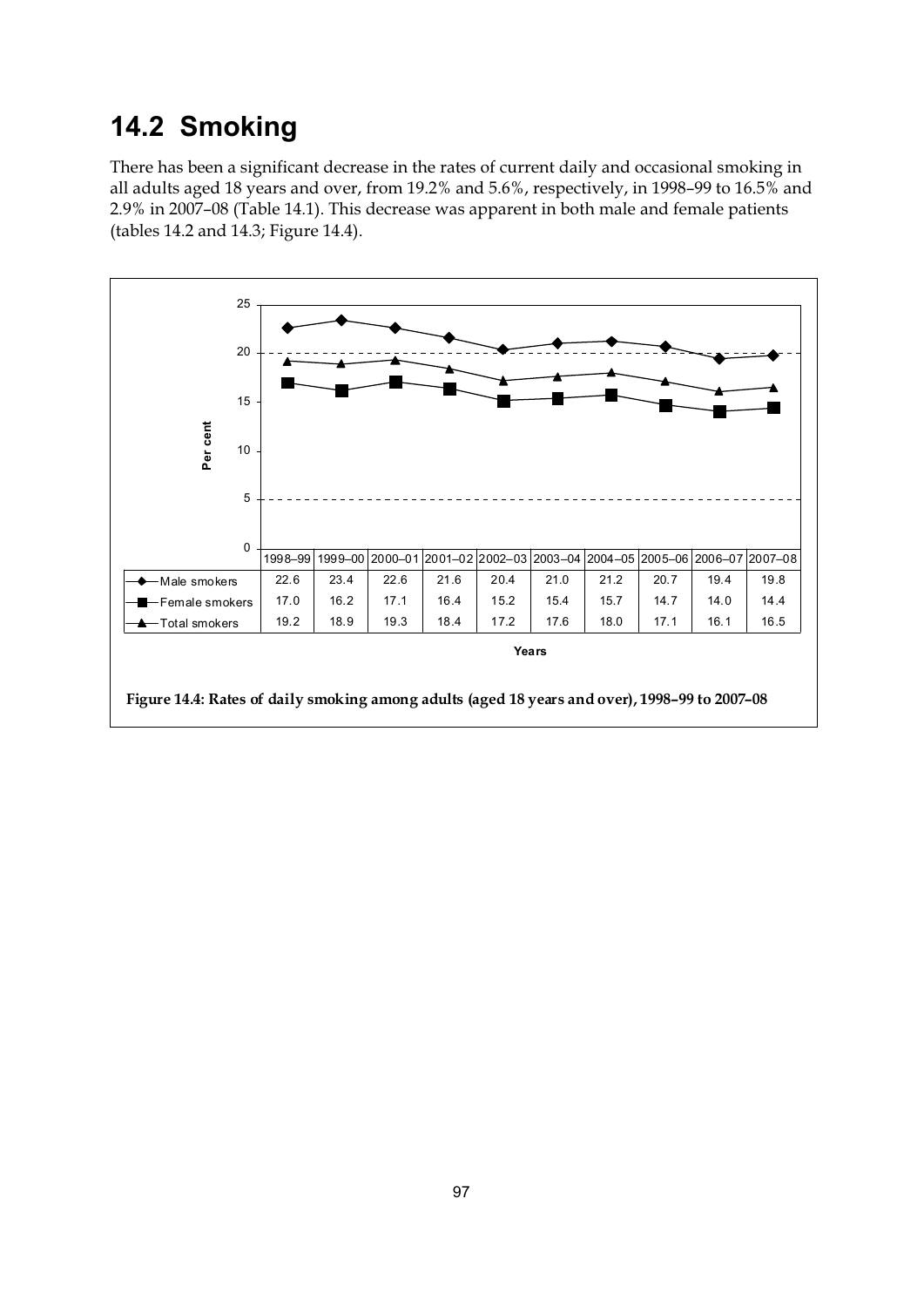## **14.3 Alcohol consumption**

The rates of at-risk levels of alcohol consumption among adults attending general practice have remained static at 26–27% of adult patients from 2001–02 to 2007–08 (Table 14.1; Figure 14.5).

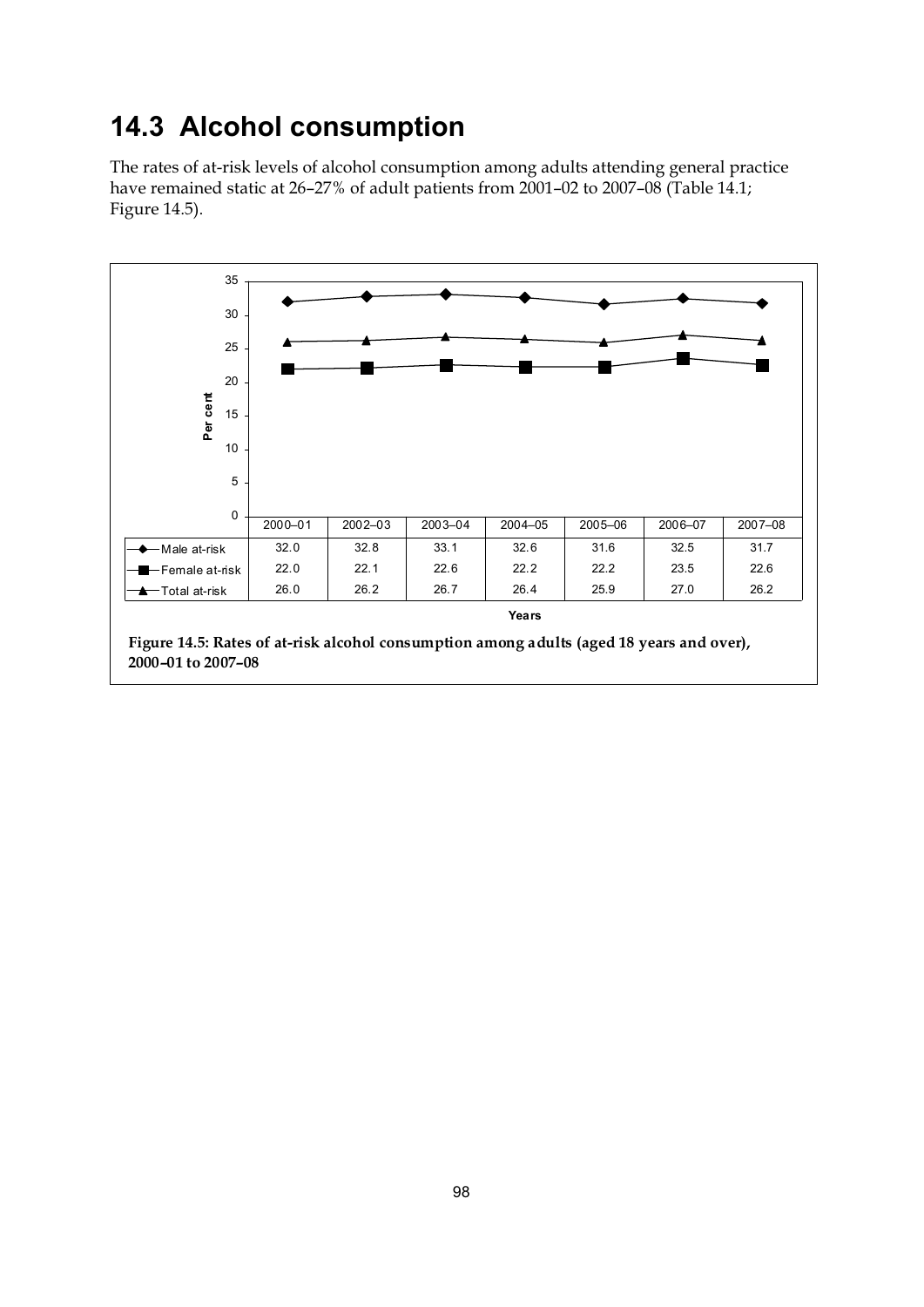| <br> <br>             |
|-----------------------|
| $\overline{a}$        |
|                       |
| i                     |
|                       |
| ,<br>;<br>;<br>;<br>; |
|                       |
|                       |
|                       |
|                       |
|                       |
|                       |
| <b>SPARE</b>          |
|                       |
|                       |
|                       |
|                       |
|                       |
|                       |
|                       |
|                       |
| l                     |
|                       |
|                       |
|                       |
|                       |
|                       |
|                       |
|                       |
|                       |
|                       |
|                       |
| י<br>ו<br>֠           |
|                       |

|                                        |                                                   |                           |                                |                           |                           | Per cent (95% CI)         |                           |                           |                           |                           |     |
|----------------------------------------|---------------------------------------------------|---------------------------|--------------------------------|---------------------------|---------------------------|---------------------------|---------------------------|---------------------------|---------------------------|---------------------------|-----|
| Risk factor                            | 1998-99                                           | 1999-00                   | 2000-01                        | $2001 - 02$               | $2002 - 03$               | $2003 - 04$               | 2004-05                   | $2005 - 06$               | 2006-07                   | 2007-08                   | ⇒ گ |
| Adults (aged 18 years and over)        |                                                   |                           |                                |                           |                           |                           |                           |                           |                           |                           |     |
| <b>BMI</b> class <sup>(b)</sup> (n)    | (30, 485)                                         | (33,069)                  | (31, 957)                      | (31, 789)                 | (32, 367)                 | (31, 890)                 | (30, 476)                 | (33, 101)                 | (32, 334)                 | (31,062)                  |     |
| Obese                                  | $(17.7-18.9)$                                     | $(18.8 - 20.0)$           | $20.2$<br>(19.5–20.8)          | $21.5$<br>$(20.8-22.2)$   | $20.9$<br>$(20.2-21.5)$   | $22.1$<br>$(21.4-22.7)$   | $22.4$<br>(21.7–23.2)     | $22.2$<br>$(21.5-22.9)$   | $23.5$<br>$(22.7-24.2)$   | $23.9$<br>$(23.1 - 24.6)$ |     |
| Overweight                             | $32.8$<br>(32.1–33.4)                             | $33.1$<br>$(32.5-33.8)$   | $(33\,4 - 34.7)$               | $(32.9 - 34.1)$<br>33.5   | $33.8$<br>(33.2–34.5)     | $34.5$<br>(33.8–35.1)     | $34.6$<br>(33.9–35.2)     | 34.6<br>(33.9–35.2)       | $(34.3 - 35.6)$<br>35.0   | 35.4<br>(34.7–36.0)       |     |
| Normal                                 | $45.5$<br>(44.7–46.4)                             | $44.3$<br>$(43.5-45.1)$   | $42.8$<br>$(42.0 - 43.7)$      | $42.1$<br>$(41.3 - 42.9)$ | $42.4$<br>(41.6–43.3)     | $40.7$<br>(39.9–41.6)     | $40.3$<br>(39.5–41.2)     | $40.5$<br>(39.7–41.4)     | $39.0$<br>$(38.1 - 39.8)$ | $38.3$<br>$(37.4-39.2)$   |     |
| Underweight                            | $3.4$<br>(3.1–3.6)                                | $3.2$<br>(3.0–3.5)        | $(2.7-3.1)$                    | $(2.8-3.2)$               | $2.9$<br>$(2.7-3.1)$      | $(2.6 - 3.0)$             | $2.7$<br>$(2.5-2.9)$      | $(2.5-3.0)$               | $2.6$<br>$(2.4 - 2.8)$    | $(2.3 - 2.7)$             |     |
| Smoking status (n)                     | (30, 265)                                         | (32, 483)                 | (32, 124)                      | (31,966)                  | (32, 651)                 | (32,718)                  | (31,295)                  | (33,558)                  | (31, 176)                 | (31, 652)                 |     |
| Daily                                  | $19.2$<br>$(18.4-20.0)$                           | $(18.1 - 19.6)$           | $(18.5-20.1)$                  | $18.4$<br>(17.7–19.2)     | $17.2$<br>(16.5–17.9)     | $176$<br>(16.8–18.3)      | $(17.2 - 18.7)$           | $(16.3 - 17.8)$           | $16.1$<br>$(15.4 - 16.9)$ | $(15.8 - 17.3)$           |     |
| Occasional                             | $\begin{array}{c} 5.6 \\ (5.2 - 6.0) \end{array}$ | $5.2$<br>(4.9–5.6)        | $(4.0 - 4.7)$                  | $4.1$<br>(3.8–4.4)        | $4.1$<br>(3.8–4.4)        | $43$<br>(4.0–4.7)         | $3.7$<br>(3.4–4.0)        | $3.6$<br>(3.4–3.9)        | $(2.9-3.4)$               | $2.9$<br>(2.7–3.2)        |     |
| Previous                               | $27.0$<br>(26.2–27.8)                             | $27.1$<br>$(26.3 - 27.8)$ | $(26.5-28.1)$<br>$(48.1-50.1)$ | $27.8$<br>(27.0–28.6)     | $27.2$<br>$(26.5-28.0)$   | $28.0$<br>$(27.3 - 28.8)$ | $28.0$<br>$(27.2-28.8)$   | $27.1$<br>$(26.3 - 27.8)$ | $28.8$<br>$(28.0-29.6)$   | $27.9$<br>$(27.1 - 28.6)$ |     |
| Never                                  | $48.2$<br>$(47.2 - 49.2)$                         | 48.8<br>(47.9–49.7)       |                                | 49.7<br>(48.7–50.7)       | $51.4$<br>(50.4–52.4)     | $50.1$<br>(49.1–51.0)     | $50.3$<br>(49.4–51.3)     | 52.3<br>(51.3–53.2)       | $51.9$<br>$(50.9 - 52.9)$ | 52.7<br>(51.7–53.6)       |     |
| Alcohol consumption <sup>(c)</sup> (n) | $\frac{1}{2}$                                     |                           | $\frac{1}{2}$                  | (31, 559)                 | (32, 140)                 | (31, 721)                 | (30, 414)                 | (32, 753)                 | (30, 347)                 | (30, 796)                 |     |
| At-risk alcohol level                  | NAV                                               | NAv                       | $\frac{\lambda}{2}$            | $26.0$<br>$(25.1 - 26.8)$ | $26.2$<br>$(25.3-27.1)$   | $26.7$<br>$(25.8 - 27.6)$ | $26.4$<br>$(25.5-27.3)$   | $25.9$<br>$(25.0-26.8)$   | $27.0$<br>$(26.1 - 28.0)$ | $26.2$<br>$(25.3 - 27.1)$ |     |
| Responsible drinker                    | <b>NAV</b>                                        | NA <sub>V</sub>           | <b>NAV</b>                     | $44.1$<br>$(43.3 - 45.0)$ | $44.2$<br>$(43.4 - 45.1)$ | $44.9$<br>$(44.1 - 45.8)$ | $44.9$<br>$(44.0 - 45.7)$ | $44.8$<br>$(44.0 - 45.7)$ | $44.6$<br>$(43.7-45.5)$   | $44.6$<br>$(43.7 - 45.5)$ |     |
| Non-drinker                            | NAV<br>Z                                          | $\frac{2}{5}$             | <b>NAV</b>                     | $(28.9 - 30.9)$<br>29.9   | $29.5$<br>$(28.5-30.6)$   | $28.4$<br>$(27.3-29.4)$   | $28.7$<br>$(27.7-29.8)$   | $29.3$<br>$(28.2 - 30.4)$ | $(27.3 - 29.4)$<br>28.3   | $29.3$<br>$(28.2 - 30.3)$ |     |
|                                        |                                                   |                           |                                |                           |                           |                           |                           |                           |                           | (continued)               |     |

99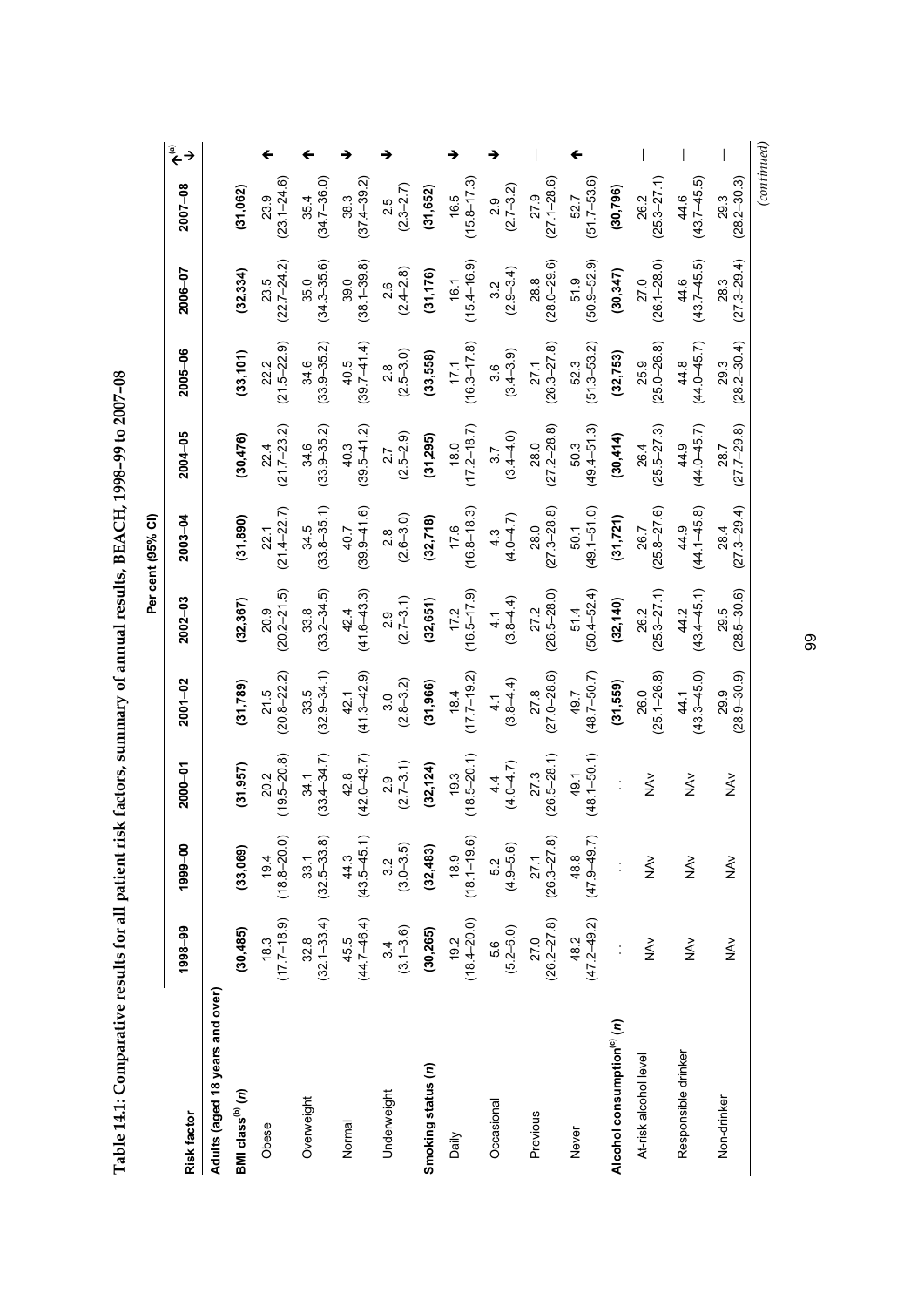|                                                |                                  |                                         |                         |                         |                         | Per cent (95% CI)       |                                    |                         |                                        |                            |   |
|------------------------------------------------|----------------------------------|-----------------------------------------|-------------------------|-------------------------|-------------------------|-------------------------|------------------------------------|-------------------------|----------------------------------------|----------------------------|---|
| Risk factor                                    | 1998-99                          | 1999-00                                 | 2000-01                 | $2001 - 02$             | $2002 - 03$             | 2003-04                 | $2004 - 05$                        | $2005 - 06$             | 2006-07                                | $2007 - 08$ $\updownarrow$ |   |
| Children (aged 2–17 years) $^{(d)}(n)$ (4,019) |                                  | (4,053)                                 | (3, 610)                | (3,518)                 | (3, 380)                | (3, 189)                | (3,018)                            | (3,338)                 | (3,087)                                | (3,046)                    | ١ |
| Obese                                          | $(9.8 - 12.1)$<br>$\frac{0}{10}$ | $(9.3 - 11.5)$<br>10.4                  | $(10.1 - 12.6)$<br>11.4 | $(9.7 - 12.1)$<br>10.9  | $(10.5 - 13.2)$<br>11.9 | $(10.5 - 13.2)$<br>11.8 | $(9.5 - 12.2)$<br>10.8             | $(9.7 - 12.1)$<br>10.9  | $(9.3 - 11.9)$ $(10.0 - 12.5)$<br>10.6 | 11.2                       |   |
| <b>Overweight</b>                              | 17.1                             | $(15.9 - 18.4)$ $(16.3 - 18.6)$<br>17.4 | $(16.5 - 19.2)$<br>17.8 | $(16.5 - 19.3)$<br>17.9 | $(16.9 - 19.6)$<br>18.3 | 19.2                    | $(17.7-20.7)$ $(16.3-19.1)$<br>177 | $(16.5 - 19.2)$<br>17.9 | $(17.2-20.0)$ $(15.7-18.5)$<br>18.6    | 17.1                       |   |
|                                                |                                  |                                         |                         |                         |                         |                         |                                    |                         |                                        |                            |   |

**Table 14.1 (continued): Comparative results for all patient risk factors, summary of annual results, BEACH, 1998–99 to 2007–08**  Table 14.1 (continued): Comparative results for all patient risk factors, summary of annual results, BEACH, 1998-99 to 2007-08

 $\mathcal W$  indicates a statistically significant change, and  $-$  indicates there was no change. The direction and type of change is indicated for each result:  $\bigwedge$  indicates a statistically significant change, and  $-$  indicates there was no change. (a) The direction and type of change is indicated for each result:  $\spadesuit$ 

Adult patients aged 18+ with a recorded height outside the ABS height range based on age and sex were excluded. WHO BMI criteria for normal (BMI 18.5 to < 25) and underweight (BMI < 18.5) have been applied. (b) Adult patients aged 18+ with a recorded height outside the ABS height range based on age and sex were excluded. WHO BMI criteria for normal (BMI 18.5 to < 25) and underweight (BMI < 18.5) have been applied.  $\widehat{\mathfrak{g}}$   $\widehat{\mathfrak{g}}$ 

From 2001–02 onwards, the wording of the responses to the first and third alcohol questions was amended to exactly reflect the AUDIT instrument from which they are derived. Therefore 1998–99 to 2000–01 are (c) From 2001–02 onwards, the wording of the responses to the first and third alcohol questions was amended to exactly reflect the AUDIT instrument from which they are derived. Therefore 1998–99 to 2000–01 are not directly comparable with data from 2001-02 onwards, and as such are not listed. not directly comparable with data from 2001–02 onwards, and as such are not listed.  $\odot$ 

Children with height outside the ABS height range based on age and sex were excluded. Child BMI has been re-calculated for 1998–99 to 2005–06 and will differ from data previously published to incorporate this<br>exclusion and (d) Children with height outside the ABS height range based on age and sex were excluded. Child BMI has been re-calculated for 1998–99 to 2005–06 and will differ from data previously published to incorporate this exclusion and to apply a more precise method for calculating child BMI.  $\widehat{c}$ 

Note: CI-confidence interval; BMI-body mass index; NAv -not available. *Note:* CI—confidence interval; BMI—body mass index; NAv —not available.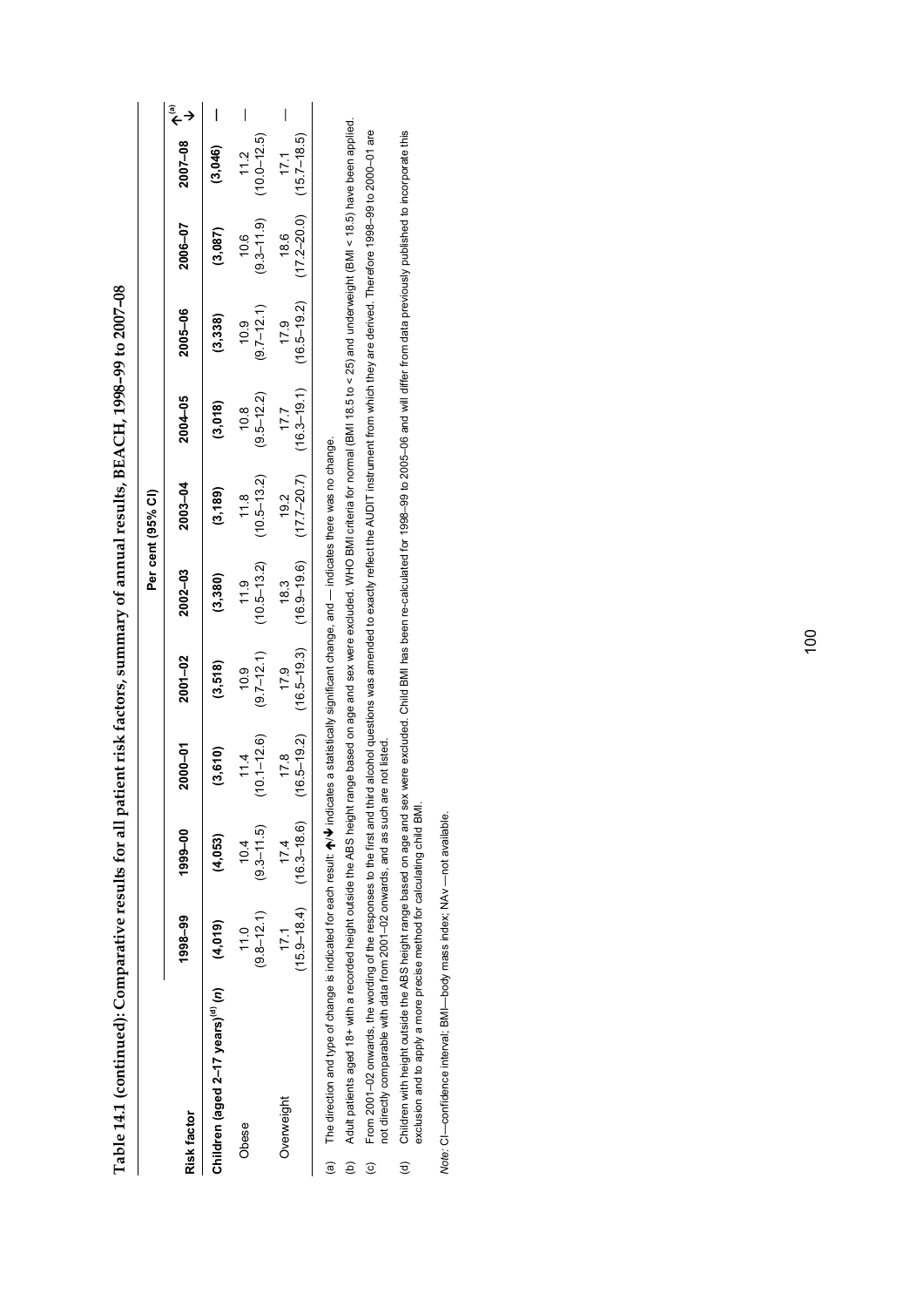| こう ほうらく こうろ こうこく コーパー・コード<br>)<br> <br>} |
|------------------------------------------|
|                                          |
| ۱                                        |
| `                                        |
|                                          |
|                                          |
| ו<br>ו                                   |
|                                          |
|                                          |
|                                          |
|                                          |
|                                          |
|                                          |
|                                          |
|                                          |
|                                          |
|                                          |
|                                          |
|                                          |
|                                          |
|                                          |
|                                          |
|                                          |
|                                          |
| i                                        |
|                                          |
|                                          |
|                                          |
|                                          |
|                                          |
|                                          |
|                                          |
|                                          |
| こうしょう こうこうしょう<br>l                       |
|                                          |
|                                          |
|                                          |
|                                          |
|                                          |
|                                          |
|                                          |
| -<br>-<br>-<br>-<br>-                    |
|                                          |
|                                          |
|                                          |
| ĺ                                        |
|                                          |
|                                          |
|                                          |
| ׇ֚֚֘֝֕֝<br>l                             |
|                                          |
|                                          |
|                                          |
|                                          |

|                                                                                                                                                                                                                                                                                                                                                                                                                                                                                                                                                                                                                                     |                         |                           |                                |                         |                         | Per cent (95% CI)       |                         |                                |                                |                                   |     |
|-------------------------------------------------------------------------------------------------------------------------------------------------------------------------------------------------------------------------------------------------------------------------------------------------------------------------------------------------------------------------------------------------------------------------------------------------------------------------------------------------------------------------------------------------------------------------------------------------------------------------------------|-------------------------|---------------------------|--------------------------------|-------------------------|-------------------------|-------------------------|-------------------------|--------------------------------|--------------------------------|-----------------------------------|-----|
| Risk factor                                                                                                                                                                                                                                                                                                                                                                                                                                                                                                                                                                                                                         | 1998-99                 | 1999-00                   | $2000 - 01$                    | $2001 - 02$             | 2002-03                 | $2003 - 04$             | 2004-05                 | 2005-06                        | 2006-07                        | 2007-08                           | ∉حَ |
| <b>BMI</b> class <sup>(b)</sup> (n)                                                                                                                                                                                                                                                                                                                                                                                                                                                                                                                                                                                                 | (12, 030)               | (13,062)                  | (12, 800)                      | (12, 512)               | (12, 450)               | (12, 434)               | (12, 288)               | (12, 882)                      | (12, 715)                      | (12, 126)                         |     |
| Obese                                                                                                                                                                                                                                                                                                                                                                                                                                                                                                                                                                                                                               | $(16.2 - 17.8)$         | $18.1$<br>(17.3–19.0)     | $18.4 - 20.1$<br>19.2          | $(19.1 - 20.9)$<br>20.0 | $(19.1 - 20.8)$<br>19.9 | $(19.8 - 21.5)$<br>20.7 | $(20.4 - 22.3)$<br>21.3 | $(20.7 - 22.5)$<br>21.6        | $(21.6 - 23.3)$<br>22.4        | $(22.1 - 24.1)$<br>23.1           | ←   |
| Overweight                                                                                                                                                                                                                                                                                                                                                                                                                                                                                                                                                                                                                          | $40.2$<br>(39.2–41.2)   | $40.9$<br>$(39.9 - 41.8)$ | $39.9 - 41.8$<br>41.0          | $(40.0 - 42.0)$<br>41.0 | $(40.5 - 42.4)$<br>41.5 | $(41.3 - 43.2)$<br>42.3 | $(41.0 - 43.0)$<br>42.0 | $(41.6 - 43.6)$<br>42.6        | $(41.4 - 43.3)$<br>42.3        | $(42.0 - 44.0)$<br>43.0           |     |
| Normal                                                                                                                                                                                                                                                                                                                                                                                                                                                                                                                                                                                                                              | $41.0$<br>(39.9–42.2)   | $39.4$<br>$(38.3 - 40.4)$ | $37.0 - 39.3$<br>38.2          | $(36.3 - 38.6)$<br>37.4 | $(36.2 - 38.3)$<br>37.2 | $(34.5 - 36.7)$<br>35.6 | $(34.2 - 36.5)$<br>35.3 | $(33.3 - 35.4)$<br>34.3        | $(32.9 - 35.1)$<br>34.0        | $(31.6 - 33.8)$<br>32.7           |     |
| Underweight                                                                                                                                                                                                                                                                                                                                                                                                                                                                                                                                                                                                                         | $(1.5-2.0)$             | $(1.4 - 1.9)$             | $(1.4 - 1.9)$<br>$\frac{6}{1}$ | $(1.3-1.8)$             | $(1.1 - 1.6)$           | $(1.3-1.7)$             | $(1.1 - 1.6)$<br>1.4    | $(1.3 - 1.7)$<br>$\frac{5}{1}$ | $(1.0 - 1.4)$<br>$\frac{2}{1}$ | $(1.0 - 1.4)$<br>$\frac{1}{2}$    |     |
| Smoking status (n)                                                                                                                                                                                                                                                                                                                                                                                                                                                                                                                                                                                                                  | (11, 797)               | (12, 230)                 | (12, 869)                      | (12, 547)               | (12, 521)               | (12, 692)               | (12, 613)               | (13,016)                       | (12, 257)                      | (12, 335)                         |     |
| Daily                                                                                                                                                                                                                                                                                                                                                                                                                                                                                                                                                                                                                               | $22.6$<br>(21.5–23.7)   | $23.4$<br>$(22.3-24.5)$   | $21.5 - 23.7$<br>22.6          | $21.6$<br>$(20.5-22.6)$ | $20.4$<br>(19.4–21.4)   | $(20.0 - 22.0)$<br>21.0 | $21.2$<br>$(20.2-22.3)$ | $(19.7 - 21.8)$<br>20.7        | $(18.3 - 20.5)$<br>19.4        | $(18.8 - 20.8)$<br>19.8           |     |
| Occasional                                                                                                                                                                                                                                                                                                                                                                                                                                                                                                                                                                                                                          | $(5.6 - 6.8)$<br>6.2    | $(4.9 - 5.9)$             | $(4.0 - 4.9)$<br>4.4           | $4.6$<br>$(4.1 - 5.1)$  | $(4.0 - 5.0)$<br>4.5    | $(4.0 - 4.9)$<br>4.5    | $(3.9 - 4.7)$<br>43     | $(3.7 - 4.6)$<br>$\frac{1}{4}$ | $(3.4 - 4.2)$<br>3.8           | $(2.9 - 3.7)$<br>$3.\overline{3}$ |     |
| Previous                                                                                                                                                                                                                                                                                                                                                                                                                                                                                                                                                                                                                            | $36.8$<br>$(35.5-38.0)$ | $36.3$<br>$(35.1 - 37.4)$ | $35.2 - 37.8$<br>36.5          | $(35.4 - 37.9)$<br>36.6 | $(35.2 - 37.6)$<br>36.4 | $(36.2 - 38.5)$<br>37.3 | $(35.3 - 37.6)$<br>36.5 | $(34.5 - 36.9)$<br>35.7        | $(35.8 - 38.4)$<br>37.1        | $(35.3 - 37.7)$<br>36.5           |     |
| Never                                                                                                                                                                                                                                                                                                                                                                                                                                                                                                                                                                                                                               | $34.5$<br>(33.3–35.7)   | $35.0$<br>$(33.9-36.1)$   | $35.3 - 37.7$<br>36.5          | $(36.0 - 38.4)$<br>37.2 | $(37.5 - 40.0)$<br>38.7 | $(36.0 - 38.4)$<br>37.2 | $(36.8 - 39.2)$<br>38.0 | $(38.2 - 40.7)$<br>39.5        | $(38.5 - 41.0)$<br>39.7        | $(39.2 - 41.6)$<br>40.4           |     |
| Alcohol consumption <sup>(c)</sup> (n)                                                                                                                                                                                                                                                                                                                                                                                                                                                                                                                                                                                              |                         |                           |                                | (12, 464)               | (12, 391)               | (12, 334)               | (12, 294)               | (12, 792)                      | (12,005)                       | (12, 071)                         |     |
| At-risk alcohol level                                                                                                                                                                                                                                                                                                                                                                                                                                                                                                                                                                                                               | $\tilde{\mathbb{E}}$    | NA <sub>V</sub>           | <b>NAV</b>                     | $(30.8 - 33.2)$<br>32.0 | $(31.6 - 34.1)$<br>32.8 | $(31.9 - 34.3)$<br>33.1 | $(31.3 - 33.8)$<br>32.6 | $(30.3 - 32.8)$<br>31.6        | $(31.2 - 33.8)$<br>32.5        | $(30.5 - 32.9)$<br>31.7           |     |
| Responsible drinker                                                                                                                                                                                                                                                                                                                                                                                                                                                                                                                                                                                                                 | $\tilde{\mathbb{E}}$    | $\frac{\lambda}{2}$       | $\frac{2}{2}$                  | $(45.7 - 48.0)$<br>46.8 | $(45.5 - 47.8)$<br>46.6 | $(46.1 - 48.5)$<br>47.3 | $(46.4 - 48.9)$<br>47.7 | $(46.7 - 49.1)$<br>47.9        | $(46.7 - 49.2)$<br>48.0        | $(46.4 - 48.8)$<br>47.6           |     |
| Non-drinker                                                                                                                                                                                                                                                                                                                                                                                                                                                                                                                                                                                                                         | $\tilde{\mathbb{E}}$    | $\frac{2}{2}$             | $\frac{2}{2}$                  | $(20.1 - 22.2)$<br>21.2 | $(19.5 - 21.5)$<br>20.5 | $(18.5 - 20.7)$<br>19.6 | $(18.7 - 20.9)$<br>19.8 | $(19.4 - 21.6)$<br>20.5        | $(18.5 - 20.6)$<br>19.5        | $(19.6 - 21.8)$<br>20.7           |     |
| From 2001–02 onwards, the wording of the responses to the first and third alcohol questions was amended to exactly reflect the AUDIT instrument from which they are derived. Therefore 1998-99 to 2000–01 are not<br>Adult patients aged 18+ with a recorded height outside the ABS height range based on age and sex were excluded. WHO BMI criteria for normal (BMI 18.5 to < 25) and underweight (BMI < 18.5) have been applied<br>The direction and type of change is indicated for each result: $\bigwedge\bigvee$ indicates a statistically significant change, and $-$ indicates there was no change.<br>$\widehat{a}$<br>ΘG |                         |                           |                                |                         |                         |                         |                         |                                |                                |                                   |     |

The direction and type of change is indicated for each result: **A/↓** indicates a statistically significant change, and — indicates there was no change.<br>Adult patients aged 18+ with a recorded height outside the ABS height (c) From 2001–02 onwards, the wording of the responses to the first and third alcohol questions was amended to exactly reflect the AUDIT instrument from which they are derived. Therefore 1998–99 to 2000–01 are not directly comparable with data from 2001–02 onwards and as such are not listed. *Note:* CI—confidence interval; BMI—body mass index; NAv—not available.